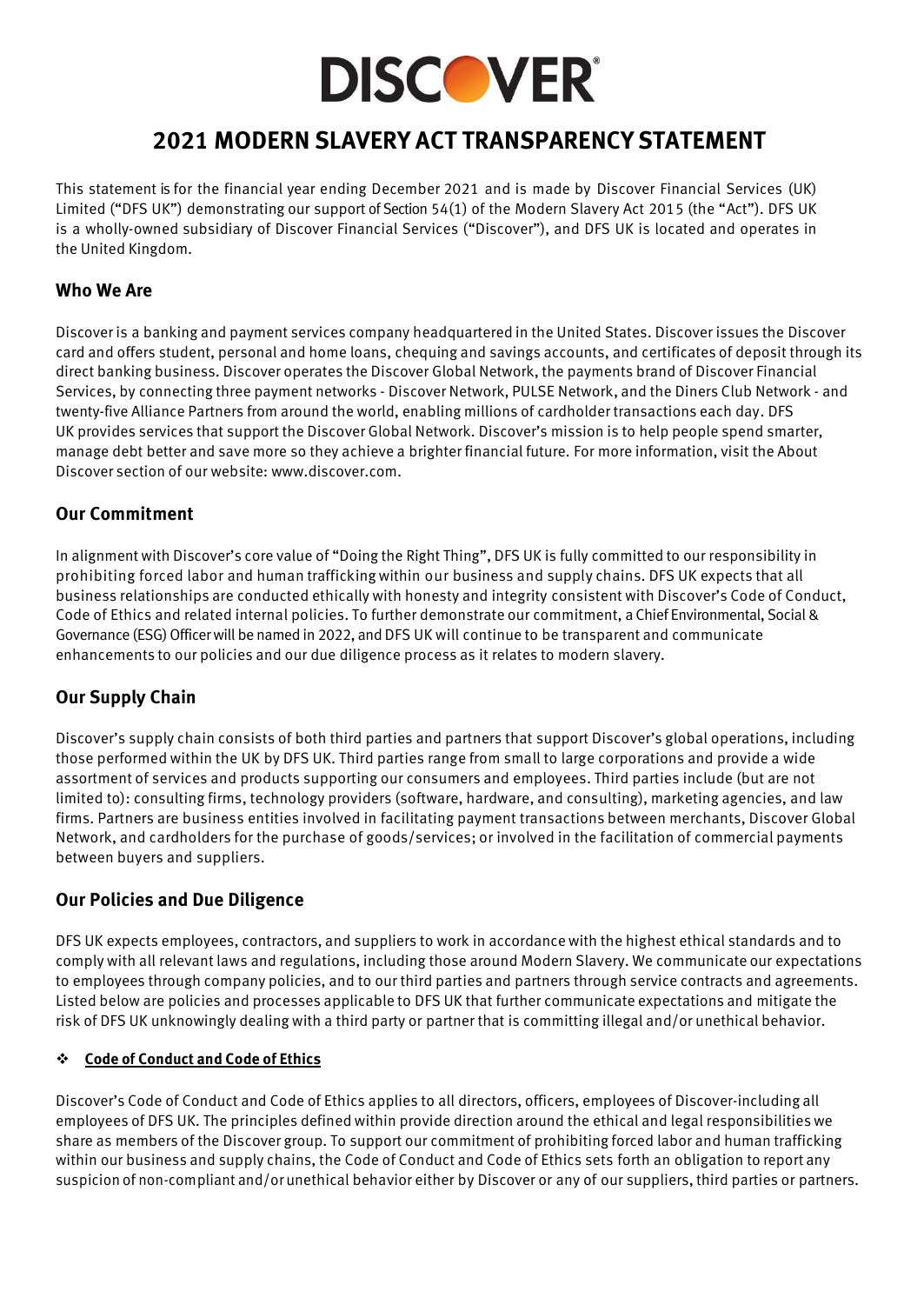

Discover preserves the code's relevancy by requiring all employees to complete training on the underlying principles and policies annually.

Additionally, Compliance checks are carried out on all new employees and contractors to ensure applicable regulatory and company requirements are met prior to performing work (i.e., confirmedwork authorization and/or background checks). Discover also requires that suppliers of contractors or temporary resourcing carry out their own checks of individual's legal rights to work.

#### ❖ **Supplier Code of Conduct**

Discover's [Supplier Code of Conduct](https://www.discover.com/company/our-company/corporate-governance/supplier-code-of-conduct.pdf) applies to all suppliers in our network (including supplier employees, agents, contractors and other representatives who may act on behalf of Discover). Within our Supplier Code of Conduct we outline the expectation that our suppliers act with integrity and stand with Discover in opposition to human rights violations including child labor, forced labor, elder abuse, slavery, and human trafficking.

#### ❖ **Third Party Program**

Discover's Third Party Program was created in accordance with regulatory guidance for managing third party risk. The program is comprehensive and rigorous in its approach to managing third party engagements throughout their entire lifecycle. Third parties that provide goods or services to or on behalf of Discover and its subsidiaries and affiliates, including DFS UK, are risk assessed and managed commensuratewith the level of risk and complexity of the engagement. In addition, third parties are evaluated on their ability to provide the contracted goods or services, how they comply with applicable laws and regulations, as well as their adherence to Discover's standards. The program emphasizes oversight and review of third party engagements that have a substantial impact on Discover's financial condition, are critical to Discover's ongoing operations, involve sensitive customer information, consist of new bank products or services, or pose material compliance risk. Discover requires issues or vulnerabilities identified during due diligence to be evaluated and remediated pursuant to internal policies and standards. Third party risk is aggregated, monitored and reported through the Company's risk governance framework.

#### ❖ **Customer and Partner Due Diligence**

Discover collects sufficient information when establishing a relationship with a customer or partner to understand the nature and the purpose of the business arrangement. Risk-based due diligence is performed on customers and partners to develop an understanding of the expected activity of those relationships and establish an overall risk profile in order to support the ongoing maintenance of the relationship. This risk profile serves to identify customers or partners that may require additional due diligence or heightened scrutiny required through the life cycle of the respective relationship. If a customer or partner is determined to be higher risk, Discover may obtain additional information, conduct more frequent and in-depth reviews including on-site visits, and monitor transactions to ensure the risk mitigation activities are commensurate with the risk profile as determined by due diligence review.

#### ❖ **Anti-Money Laundering:**

It is Discover's policy to maintain a risk-based anti-money laundering ("AML") program that prevents its products and services from being used to support human trafficking, launder money, finance terrorism, or violate Sanctions. The AML program also aids law enforcement in combatting these crimes; and complies with AML Laws, including foreign laws and regulations.

In the spirit of continuous improvement and in alignment with our core value of "Doing the Right Thing", we are committed to reviewing our internal practices and maturing our efforts to combat human trafficking and modern slavery.

This statement is made pursuant to Section 54 of UK Modern Slavery Act and approved by the Discover Financial Services (UK) Limited Board of Directors on May 16, 2022.